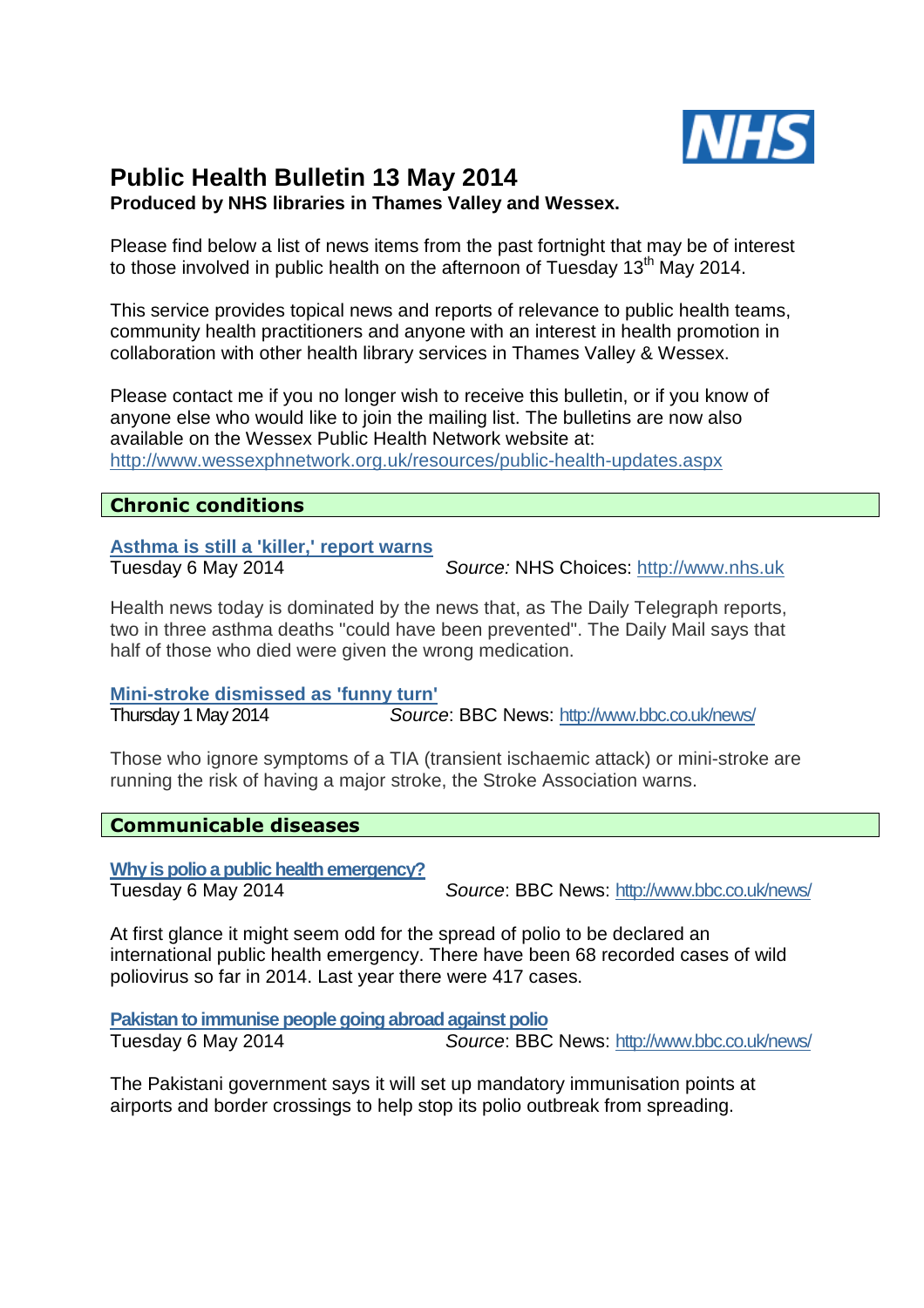#### **Diet & nutrition**

#### **Affordable healthy diet 'too expensive for many'**

Thursday 1 May 2014 Source: BBC News: http://www.bbc.co.uk/news/

Many people do not have enough income for a "decent diet", public health experts have claimed in an open letter to the prime minister.

# **Disability**

**Health Ombudsman urges action to prevent 'avoidable' deaths of people with a learning disability**

Source: Parliamentary and Health Service Ombudsman http://www.ombudsman.org.uk/

Too many people with a learning disability are not getting access to the right care and treatment at the right time, leading to avoidable deaths in some cases, the Parliamentary and Health Service Ombudsman (PHSO) warns today.

**Drug Misuse** 

**Casual cocaine users may be risking heart damage**

Thursday 1 May 2014 Source: NHS Choices: http://www.nhs.uk

"Even 'social' cocaine users are doing catastrophic damage to their hearts," the Mail Online reports after an Australian study found that casual cocaine use was associated with heart damage.

# **Health protection**

**Pregnant women urged to get whooping cough jab** Friday 2 May 2014 Source: BBC News: http://www.bbc.co.uk/news/

Pregnant women are being urged to take up the offer of a whooping cough vaccine, even though cases have fallen by half since an outbreak in 2012.

# **Health services administration**

**"When the public complains, leaders in government need to pay attention" says Julie Mellor as complaint figures are revealed.**

Tuesday 6 May 2014Source: Parliamentary and Health Service Ombudsman: http://www.ombudsman.org.uk/

The Parliamentary and Health Service Ombudsman has published new findings today which reveal the number and nature of complaints about government departments and agencies in 2013.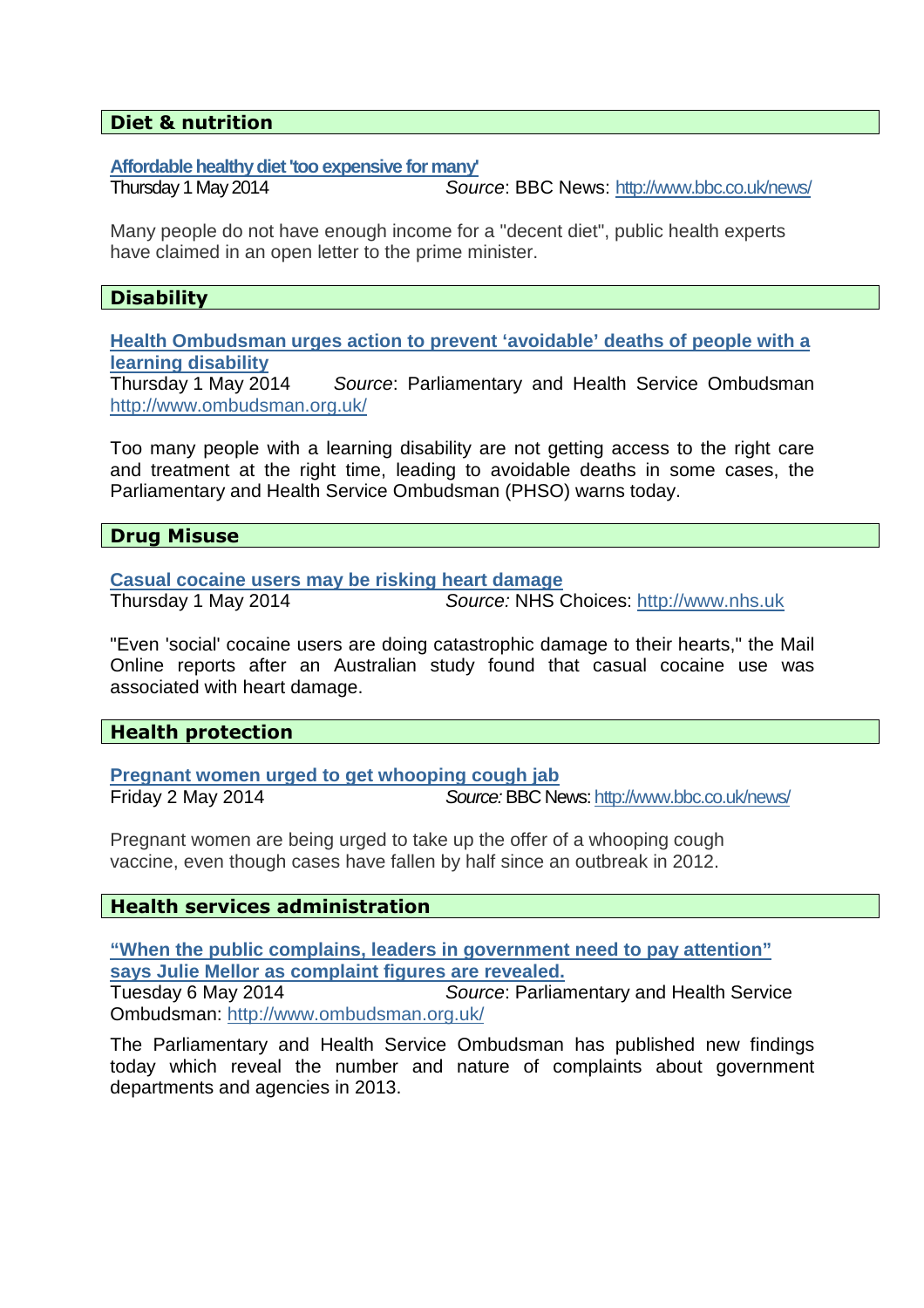#### **Regulators publish guide to special measures for trusts**

Tuesday 6 May 2014Source: Care Quality Commission: http://www.cqc.org.uk/

CQC, Monitor and the Trust Development Authority (TDA) have brought together guidance on special measures, which has been published on the regulators' websites as a guide for trusts.

# **Infant & child health**

#### **Four rare diseases added to newborn screening**

Monday 12 May 2014 Source: NHS Choices: http://www.nhs.uk "Newborn babies to be tested for rare diseases," reports BBC News online.

#### **Breastfeeding 'cuts childhood asthma risk'**

Wednesday 7 May 2014 **Source: NHS Choices: http://www.nhs.uk** 

"Breastfeeding DOES cut the risk of asthma, says landmark study of 250,000 babies over 30 years," the Mail Online reports. A major review has found a link between breastfeeding and reduced childhood asthma rates.

# **'Marijuana refugees' give cannabis to epileptic children**

Source: BBC News: http://www.bbc.co.uk/news/ Parents in the US with severely epileptic children are turning to marijuana for treatment.

**Study suggests 'smacking children doesn't work'** Friday 2 May 2014 Source: NHS Choices: http://www.nhs.uk

"Parents smack their children more than they admit – and it DOESN'T improve behaviour," the Mail Online reports.

**Baby helmets 'have no added value', study finds** Friday 2 May 2014 Source: BBC News: http://www.bbc.co.uk/news/

Corrective baby helmets have virtually no effect on head shape, according to the most definitive study yet. The use of rigid plastic helmets has become popular with parents concerned their baby has an odd-shaped head.

#### **Mental health**

**Fat shaming 'more damaging than racism'**  Monday 12 May 2014 Source: NHS Choices: http://www.nhs.uk

"Fat shaming can have a much worse impact on mental and physical health than racism or sexism," the Mail Online reports, describing "fat shaming" as discrimination against those who are overweight.

#### **Workplaces must get 'dementia friendly'**

Wednesday 7 May 2014 Source: BBC News: http://www.bbc.co.uk/news/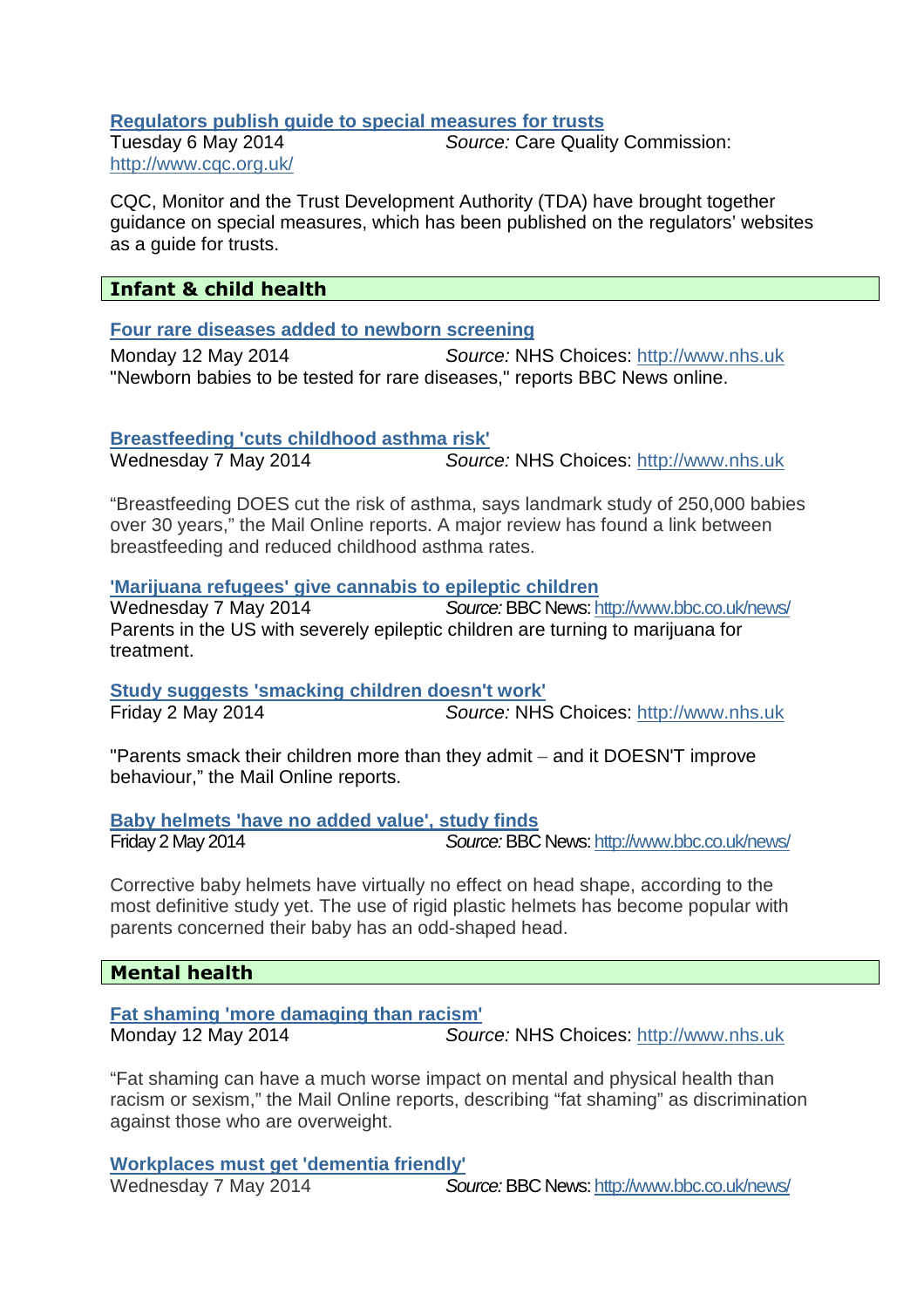Businesses must become more dementia-friendly and support employees who care for loved ones with dementia, says the government.

#### **Mental health patients forced to travel miles for care**

Tuesday 6 May 2014 Source: BBC News: http://www.bbc.co.uk/news/

A lack of beds is forcing mental health patients in England to seek treatment in other NHS facilities up to hundreds of miles away, BBC research has found.

#### **Could watching TV be making you stressed?**

Friday 2 May 2014 Source: NHS Choices: http://www.nhs.uk

"Stress can be transmitted through TV screen," The Daily Telegraph's website reports. The site's report uses an image from hit US TV series "Breaking Bad" to imply that box-set binges may not be good for your stress levels.

**Mass memory and reasoning tests 'track dementia risk'**

Friday 2 May 2014 Source: BBC News: http://www.bbc.co.uk/news/

A third of a million adults in the UK are to be invited to take part in the world's biggest study of cognitive function. The aim of the trial, funded by the Medical Research Council, is to try to predict what factors may increase the risk of developing dementia.

# **Sexual health**

**Syphilis cases on the rise across north Wales**

Thursday 1 May 2014 Source: BBC News: http://www.bbc.co.uk/news/

There has been a huge rise in cases of the sexually transmitted infection syphilis in north Wales, according to health experts. Since the middle of 2013, 39 cases have been reported to Public Health Wales (PHW) in the region, when there are usually only around seven a year.

# **Social & economic issues**

**Claims that men are being 'nagged to death' inflated**

Friday 9 May 2014 Source: NHS Choices: http://www.nhs.uk

"Nagging could drive men to an early grave, study suggests," The Independent reports. A Danish study found that both sexes were adversely affected by constant nagging, but men seemed to be more vulnerable.

**The ageing game: Could we all be 95-year-old athletes?**

Wednesday 7 May 2014 Source: BBC News: http://www.bbc.co.uk/news/

People in rich countries are getting older. But is a longer life always a better life? In the first of a series about the ageing population, Smitha Mundasad looks at whether we can influence the rate at which we age.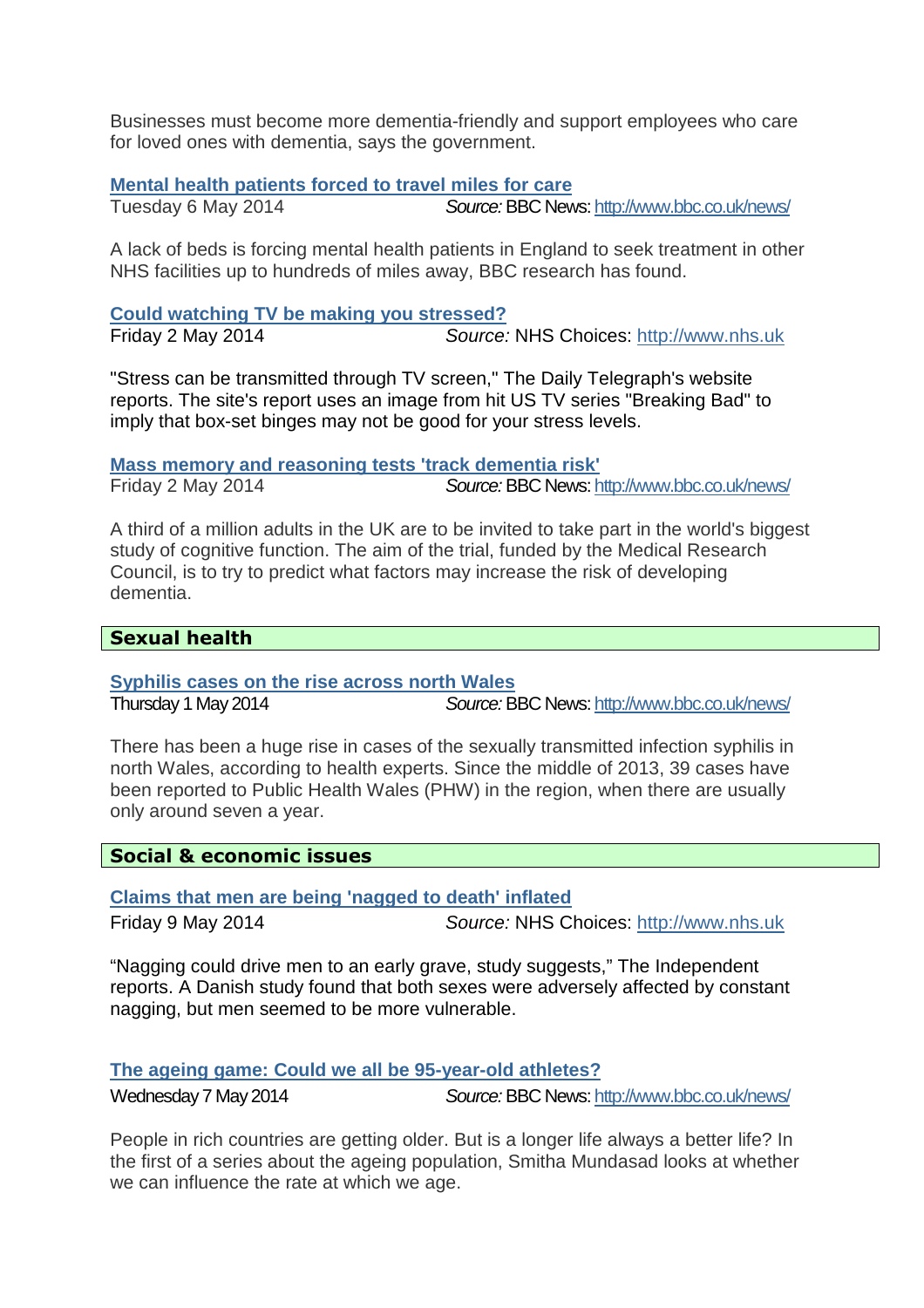# **Care agencies 'must ensure recruits can speak English'**

Wednesday 7 May 2014 Source: BBC News: http://www.bbc.co.uk/news/

Agencies should ensure people recruited as carers can speak English before placing them in vulnerable people's homes, a government adviser has said.

**Children 'influenced by parents' screen-viewing habits'**

Thursday 1 May 2014 Source: BBC News: http://www.bbc.co.uk/news/

Children are three times more likely to spend lots of time watching TV and playing on screens if their parents do the same, suggests a Bristol University study.

# **Statistics**

# **ONS suggests that one in four deaths are 'avoidable'**

Thursday 8 May 2014 Source: NHS Choices: http://www.nhs.uk

"1 in 4 deaths could have been prevented," The Times reports. Figures released by the Office for National Statistics (ONS) found that 23% of deaths could have been prevented through better care, more effective treatment and healthier living.

#### **Cancer waiting time overhaul trial in Wales**

Wednesday 7 May 2014 **Source: BBC News: http://www.bbc.co.uk/news/** 

An overhaul of the way cancer waiting times are measured is expected to be trialled throughout Wales.

# **Why the UK has a high child death rate**

Saturday 3 May 2014 Source: BBC News: http://www.bbc.co.uk/news/

The UK has one of the most advanced health systems in the world, but one of worst child mortality rates in Western Europe. In this week's Scrubbing Up, Dr Ingrid Wolfe of the Royal College of Paediatrics and Child Health and lead author of a report published this week entitled 'Why Children Die' examines why the UK is lagging behind its European counterparts and suggests what we should be doing about it.

# **WHO warns about threat of drug resistance**

Thursday 1 May 2014 Source: NHS Choices: http://www.nhs.uk

"WHO calls for urgent action to preserve power of antibiotics and make new ones," The Guardian reports. The World Health Organization (WHO), has published a report highlighting the growing global threat of drug resistance.

# **Women's health**

**New advice encourages more home births**

Tuesday 13 May 2014 Source: NHS Choices: http://www.nhs.uk

"More women should give birth at home, advice suggests," reports The Guardian after draft guidelines produced by the National Institute for Health and Care